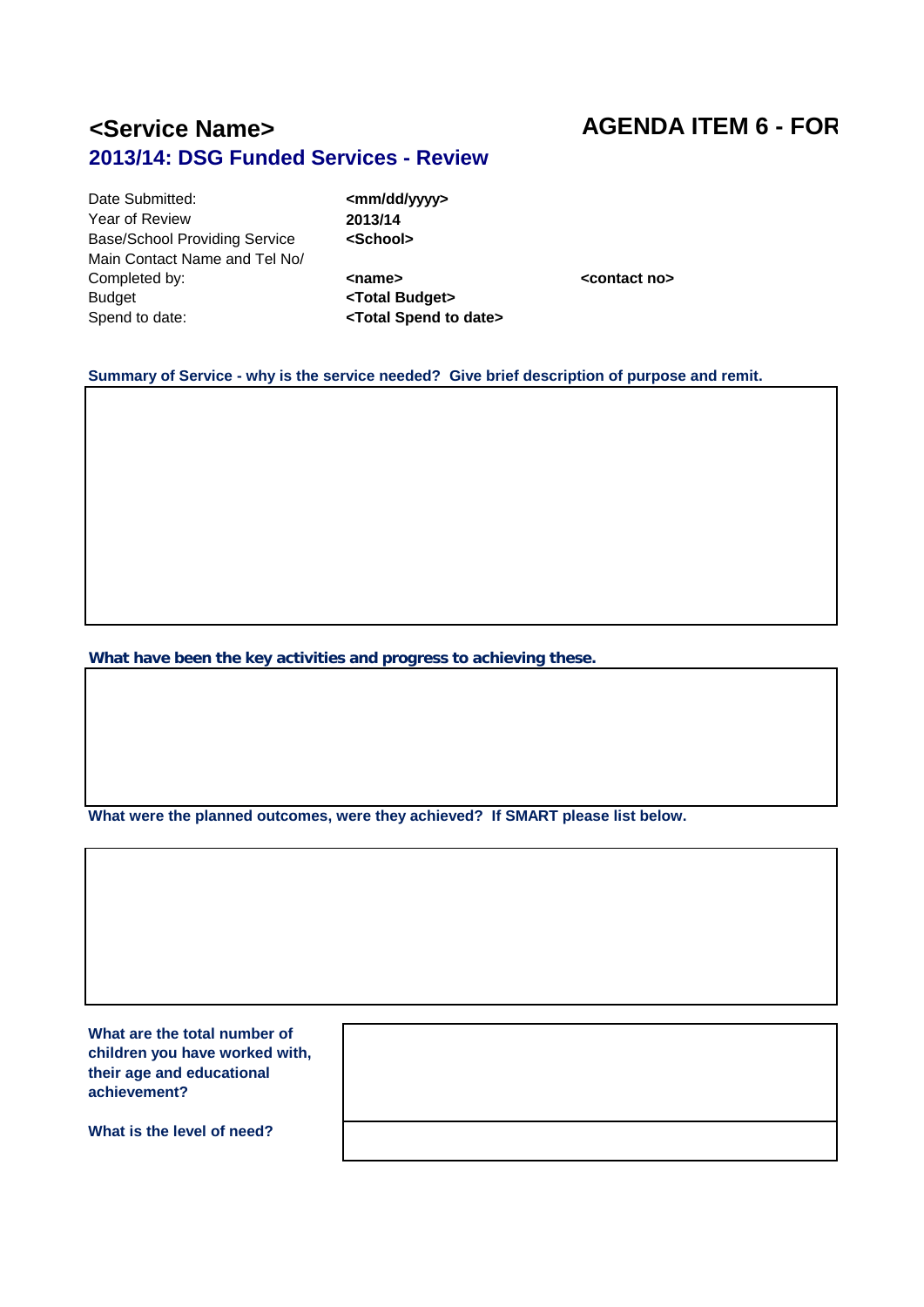**Are the outcomes achieved by the children you have supported in line with other children?**

**How does this provision meet/match or exceed existing quality standards?**

**Learning - what do you think could have been done differently, better, SMARTER etc, what changes to the service as a result? What feedback is there from children, young people and families.**

**Staffing/Governance - how is the service managed? Explain staff responsibilities, other roles and key experience.**

**Added Value - Explain service contribution to the school improvement plan, access plan, district equality scheme if relevant, schools curriculum, CPD programme and/or any other.**

**Budget - Monitoring/Control. How is the spending/time controlled? Eg staffing costs, monitored by timesheets/expenses** 

**Related documentation - please list the additional information you have provided.**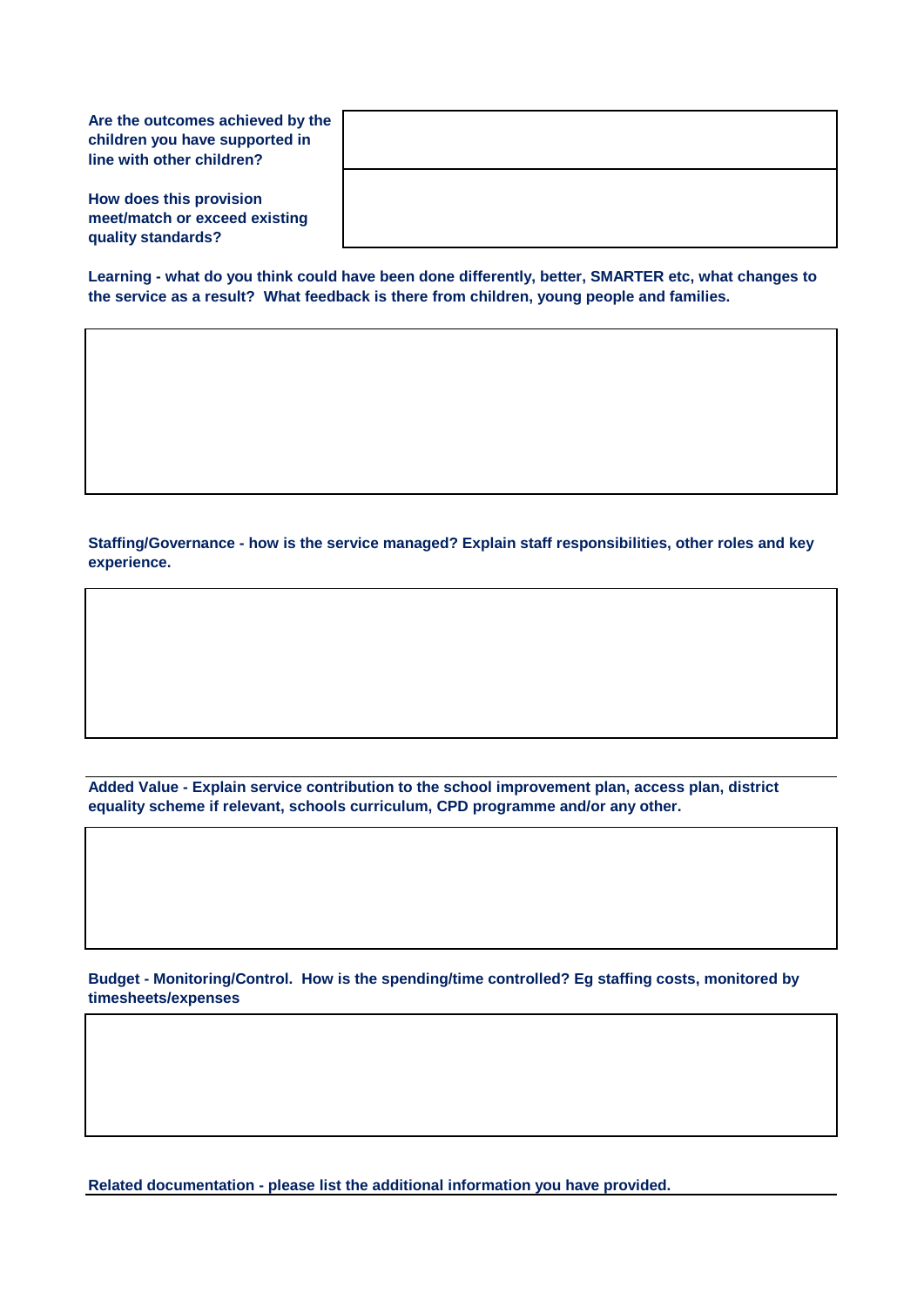| Assessed by:<br>Approved by:<br>Title:<br>Date: | <assessor><br/><approver><br/><title><br/><mm dd="" yyyy=""></mm></title></approver></assessor> | $\Box$ Yes | $\Box$ No |
|-------------------------------------------------|-------------------------------------------------------------------------------------------------|------------|-----------|
| <b>Comments</b>                                 |                                                                                                 |            |           |